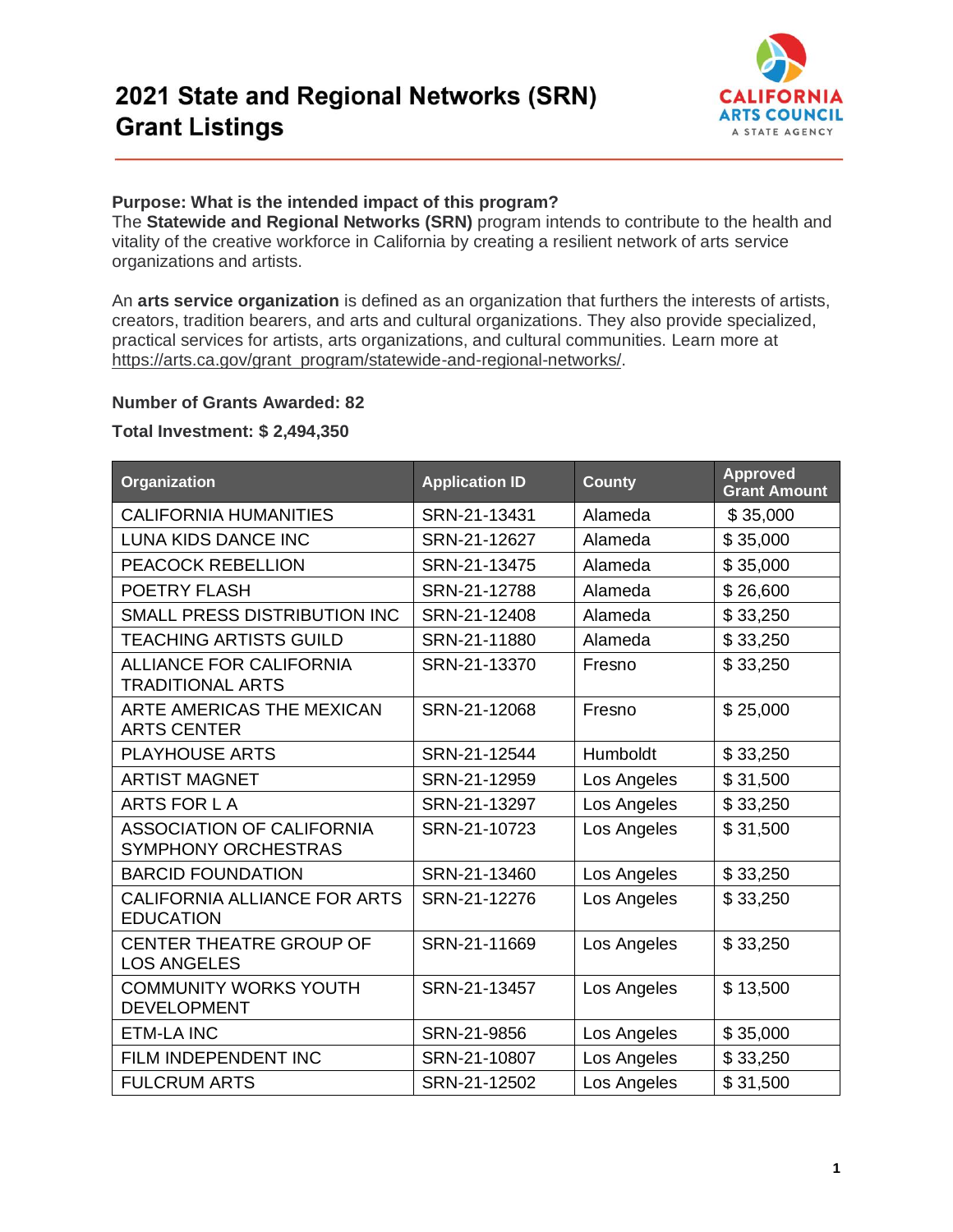



|                                                     | SRN-21-13476 |             |             |
|-----------------------------------------------------|--------------|-------------|-------------|
| <b>GENERACIONES EN ACCION</b>                       |              | Los Angeles | \$10,800    |
| <b>INNER CITY YOUTH ORCHESTRA</b><br>OF LOS ANGELES | SRN-21-13442 | Los Angeles | \$33,250    |
| <b>INCORPORATED</b>                                 |              |             |             |
| <b>KALEIDOSCOPE CHAMBER</b>                         | SRN-21-12961 | Los Angeles | \$33,250    |
| <b>ORCHESTRA</b>                                    |              |             |             |
| <b>LATINO ARTS NETWORK</b>                          | SRN-21-13444 | Los Angeles | \$31,500    |
| <b>LATINO THEATER COMPANY</b>                       | SRN-21-13367 | Los Angeles | \$33,250    |
| LEVEL GROUND INC                                    | SRN-21-13381 | Los Angeles | \$33,250    |
| <b>LOS ANGELES PERFORMANCE</b>                      | SRN-21-12886 | Los Angeles | \$31,500    |
| <b>PRACTICE</b>                                     |              |             |             |
| NATIONAL ASSOCIATION OF                             | SRN-21-13504 | Los Angeles | \$33,250    |
| <b>LATINO INDEPENDENT</b>                           |              |             |             |
| PRODUCERS INC                                       |              |             |             |
| <b>OUTWORDS ARCHIVE INC</b>                         | SRN-21-13046 | Los Angeles | \$33,250    |
| PEN AMERICA LOS ANGELES                             | SRN-21-11561 | Los Angeles | \$33,250    |
| <b>POETS &amp; WRITERS INC</b>                      | SRN-21-13455 | Los Angeles | \$33,250    |
| <b>SKID ROW ARTS ALLIANCE</b>                       | SRN-21-13073 | Los Angeles | \$35,000    |
| THE CENTER FOR CULTURAL                             | SRN-21-12501 | Los Angeles | \$33,250    |
| <b>INNOVATION</b>                                   |              |             |             |
| THE COLBURN SCHOOL                                  | SRN-21-12992 | Los Angeles | \$31,500    |
| THE DANCE RESOURCE CENTER                           | SRN-21-13379 | Los Angeles | \$33,250    |
| OF GREATER LOS ANGELES                              |              |             |             |
| THE HARMONY PROJECT                                 | SRN-21-13514 | Los Angeles | \$33,250    |
| <b>TURNAROUND ARTS CALIFORNIA</b>                   | SRN-21-10011 | Los Angeles | \$33,250    |
| <b>URBAN WORD LOS ANGELES</b>                       | SRN-21-13456 | Los Angeles | \$31,500    |
| WHITE HALL ARTS ACADEMY                             | SRN-21-13516 | Los Angeles | \$28,500    |
| <b>FOUNDATION</b>                                   |              |             |             |
| <b>WOMEN S CENTER FOR</b>                           | SRN-21-10539 | Los Angeles | \$33,250    |
| <b>CREATIVE WORK</b>                                |              |             |             |
| <b>HI-HOPES IDENTITY DISCOVERY</b>                  | SRN-21-13248 | Orange      | \$<br>9,500 |
| <b>FOUNDATION</b>                                   |              |             |             |
| <b>RECREATE</b>                                     | SRN-21-11532 | Placer      | \$19,000    |
| <b>INLANDIA INSTITUTE</b>                           | SRN-21-10222 | Riverside   | \$35,000    |
| ARTS & BUSINESS COUNCIL OF                          | SRN-21-13422 | Sacramento  | \$22,500    |
| <b>SACRAMENTO</b>                                   |              |             |             |
| CALIFORNIANS FOR THE ARTS                           | SRN-21-13412 | Sacramento  | \$33,250    |
| CAPITAL FILM ARTS ALLIANCE                          | SRN-21-13501 | Sacramento  | \$<br>4,750 |
| DEPARTMENT OF SOUND                                 | SRN-21-12564 | Sacramento  | \$33,250    |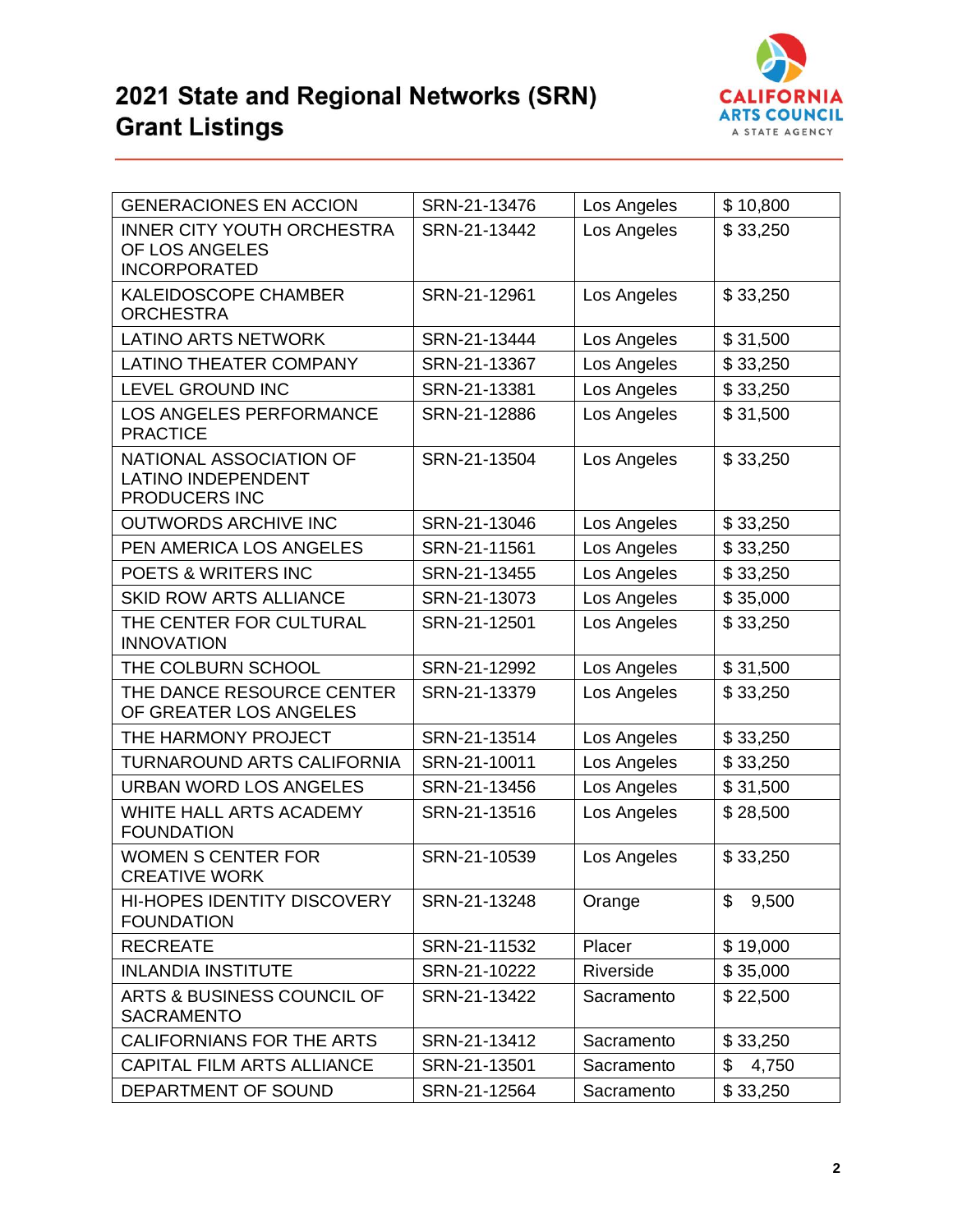

| <b>DESIGN SACRAMENTO</b>                                                                         | SRN-21-12547 | Sacramento     | \$<br>9,000 |
|--------------------------------------------------------------------------------------------------|--------------|----------------|-------------|
| <b>ARTS AREA</b>                                                                                 | SRN-21-13480 | San Bernardino | \$33,250    |
| <b>KOREAN AMERICAN YOUTH</b><br>PERFORMING ARTISTS                                               | SRN-21-13452 | San Bernardino | \$31,500    |
| CHORAL CONSORTIUM OF SAN<br><b>DIEGO</b>                                                         | SRN-21-13397 | San Diego      | \$<br>9,000 |
| PACIFIC LYRIC ASSOCIATION                                                                        | SRN-21-13500 | San Diego      | \$18,000    |
| <b>RISING ARTS LEADERS OF SAN</b><br><b>DIEGO</b>                                                | SRN-21-12711 | San Diego      | \$19,000    |
| <b>SAN DIEGO CREATIVE YOUTH</b><br>DEVELOPMENT NETWORK                                           | SRN-21-10689 | San Diego      | \$33,250    |
| <b>SAN DIEGO MUSEUM COUNCIL</b><br><b>INC</b>                                                    | SRN-21-11865 | San Diego      | \$33,250    |
| <b>SAN DIEGO PERFORMING ARTS</b><br><b>LEAGUE</b>                                                | SRN-21-13057 | San Diego      | \$31,500    |
| SAN DIEGO REGIONAL ARTS AND<br><b>CULTURE COALITION</b>                                          | SRN-21-13485 | San Diego      | \$25,200    |
| ARTS EDUCATION ALLIANCE OF<br>THE BAY AREA                                                       | SRN-21-13391 | San Francisco  | \$33,250    |
| <b>ASIAN PACIFIC ISLANDER</b><br><b>CULTURAL CENTER</b>                                          | SRN-21-13464 | San Francisco  | \$35,000    |
| <b>CALIFORNIA LAWYERS FOR THE</b><br><b>ARTS INC</b>                                             | SRN-21-10174 | San Francisco  | \$33,250    |
| <b>COMMUNITY ARTS</b><br><b>STABILIZATION</b>                                                    | SRN-21-13484 | San Francisco  | \$31,500    |
| <b>DANCERS GROUP</b>                                                                             | SRN-21-11357 | San Francisco  | \$33,250    |
| <b>DANCING AROUND RACE</b>                                                                       | SRN-21-13494 | San Francisco  | \$33,250    |
| <b>EMERGING ARTS</b><br>PROFESSIONALS/SAN<br><b>FRANCISCO BAY AREA</b>                           | SRN-21-11687 | San Francisco  | \$33,250    |
| <b>INTERMUSIC SF</b>                                                                             | SRN-21-13373 | San Francisco  | \$31,500    |
| <b>INTERSECTION FOR THE ARTS</b>                                                                 | SRN-21-11816 | San Francisco  | \$33,250    |
| <b>MUSICAL TRADITIONS</b>                                                                        | SRN-21-13140 | San Francisco  | \$33,250    |
| PLAYWRIGHTS FOUNDATION INC                                                                       | SRN-21-13495 | San Francisco  | \$33,250    |
| <b>QCC-THE CENTER FOR LESBIAN</b><br><b>GAY BISEXUAL TRANSGENDER</b><br><b>ART &amp; CULTURE</b> | SRN-21-13364 | San Francisco  | \$35,000    |
| <b>RADAR PRODUCTIONS INC</b>                                                                     | SRN-21-13477 | San Francisco  | \$33,250    |
| <b>SAN FRANCISCO EARLY MUSIC</b><br><b>SOCIETY</b>                                               | SRN-21-13434 | San Francisco  | \$31,500    |